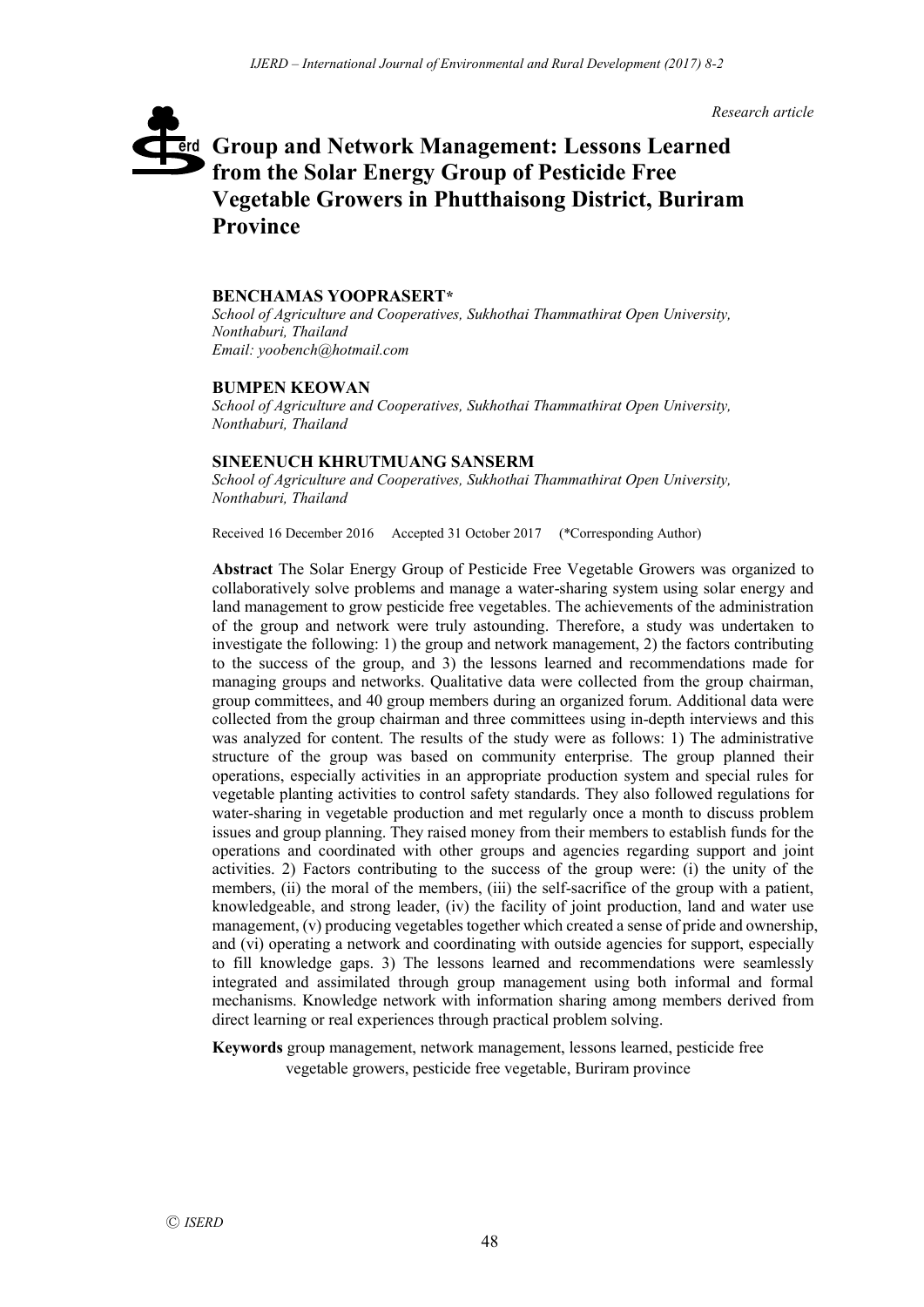### **INTRODUCTION**

Due to the critical water shortages which restricted agricultural activities, Phutthaisong Sub-district Administrative Organization collaborated with the Energy Office of Buriram to establish the Solar Energy Group of Pesticide Free Vegetable Growers. The necessity of social learning development was considered with the aim of mobilizing activities to empower negotiability and widen visions and worldviews through the exchange of knowledge, abilities, and experiences to solve problems and develop the effectiveness of the group (Phuttakosa, 2011). The Solar Energy Group of Pesticide Free Vegetable Growers was organized to collaboratively solve problems and manage a water-sharing system using solar energy and land management to grow pesticide free vegetables. The group was adopted by several sectors including government, private sectors, private development organizations, and the interested general public. Once a week, various sectors made study trips to observe the group activities. In addition, the success in overcoming the critical drought experienced by the community became a water management model for others to follow. The collaboration among the group members resulted in several advantages including strengthening the resolve of the people, to build a strong community culture and improving the standard of living and health with safe food to consume in a secure environment without toxic contamination.

The achievements of the administration of the group and network were truly astounding. Therefore, a study was undertaken to examine the process of group administration of the Solar Energy Group of Pesticide Free Vegetable Growers, especially regarding group and network management factors to generate a model for the safe production of pesticide free vegetables. Lessons learned and recommendations for group management and networks were made to promote water management in drought areas through the administration of local agricultural groups.

#### **OBJECTIVES**

This research investigated the following issues: 1) the group and network management, 2) the factors contributing to the success of the group, and 3) the lessons learned and recommendations for managing groups and networks.

## **METHODOLOGY**

**Research approach:** An evaluation research was administered in the case study.

**Population / Sample of the research:** The research population consisted of the group chairman, committees, and 40 members of the Solar Energy Group of Pesticide Free Vegetable Growers in Phutthaisong District, Buriram Province.

**Data collection:** The data collection was conducted as follows.

1) Forums were organized to assemble the qualitative data from the group chairman, the group committees, and 40 group members.

2) Semi-structured in-depth interviews to collect data were conducted with key informants involved in group and network management, including the group chairman and three committees.

**Data analysis:** The data were evaluated using content analysis.

### **RESULTS AND DISCUSSION**

### **Background of the Case Study**

#### **A brief history**

**1) Lack of water:** The group of pesticide free vegetable growers was organized because of the shortage of water. People in the area require water for daily consumption and little remained for agricultural purposes. Therefore, the Buriram Office of Energy selected Phutthaisong Subdistrict Administrative Organization as a group to join the alternative energy project to propose solutions to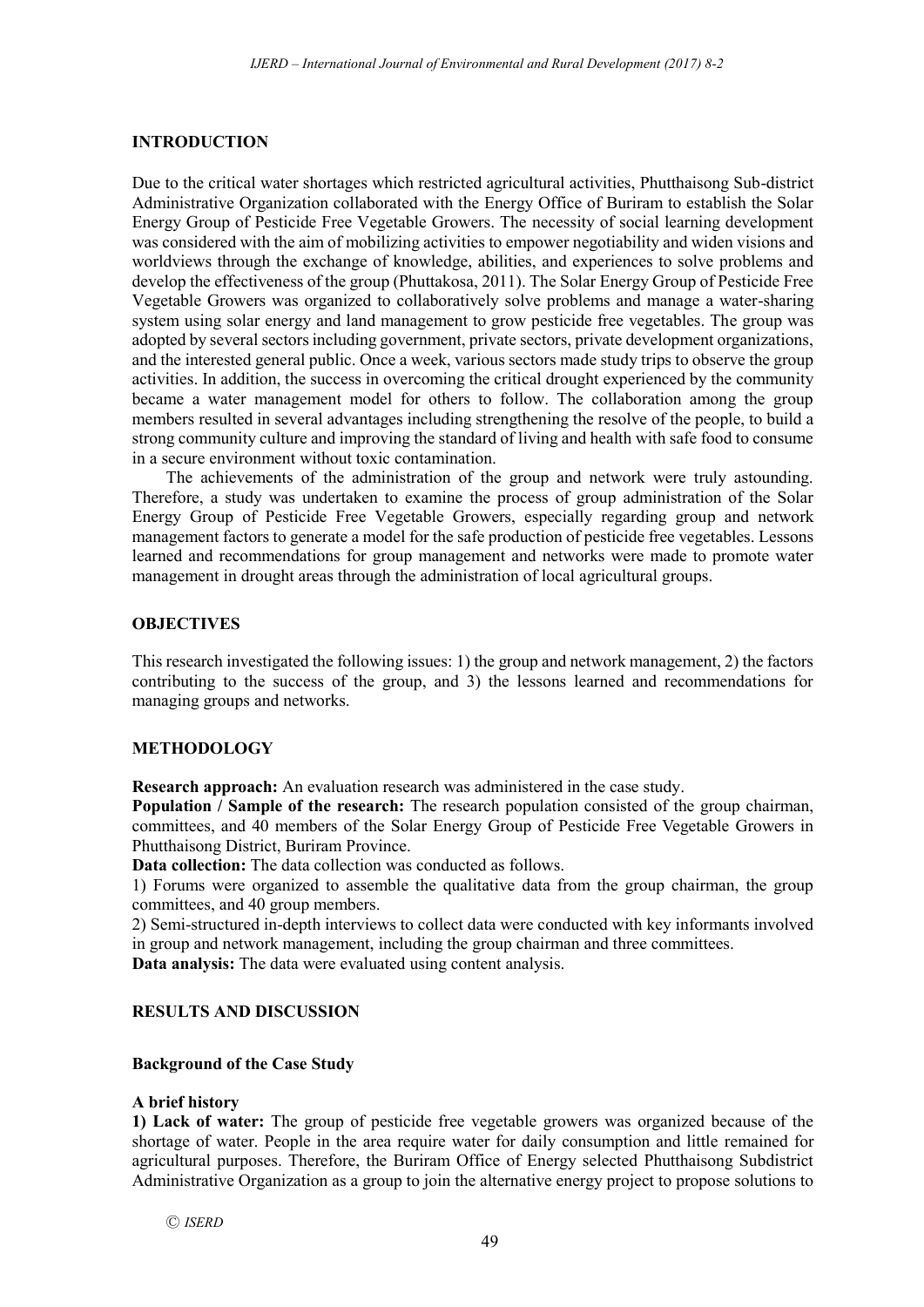the water problem and increase the income of the people. With support from the Buriram Office of Energy, a project to produce vegetables was initiated using solar energy. The project began with the recruitment of volunteers and 40 interested people. The volunteers held a meeting and formulated a plan for project operations. Initially, 20 rais of wasteland in the community was set aside for vegetable planting. In Phutthaisong, vegetable plantation areas were small and most used a lot of pesticides. Members of the group agreed to plant pesticide free vegetables in the wasteland.

**2) Collective investment on groundwater system with solar energy:** The project did not have an operating budget so conditions for members to join were established. Members were required to invest some money and become seriously involved in the management processes as well as accepting the risks of loss. As a result, 40 members decided to initiate sustainability of living in this drought area, and they applied for an agriculture credit loan of 20,000 baht for each household to use in the operations of the project from the Bank of Agriculture and Agricultural Cooperatives (BAAC). The 40 members who invested the money were given ½ rai (1.600 Sqm.) of plantation with enough amount of water delivered. The groundwater supply system was operated using solar energy from the available budget. The process began by drilling large boreholes and installing the solar powered system, pumping machinery, water supply network, and a pressure-controlled tank to supply water to the vegetable plot.

**3) Formation of the group planting pesticide free vegetables using solar power:** The members of the group had planted vegetables since 2011. The project group was supported by many sectors including government, private sectors, private development organizations, and many other interested people. Every week, study trips were organized to observe activities within the project.

## **Group and network management**

The group and network management of the Solar Energy Group of Pesticide Free Vegetable Growers were operated as follows:

1) Specify the structure of administration: The group followed administrative management in the form of a community joint enterprise. The chairman played an important role in group organization. Fourteen group representatives were chosen from 40 households and given responsibility for various jobs such as secretary, treasurer, and assistant treasurer. The remaining committee members were responsible for other jobs within the group.

2) Plan the working process system: The group operated a systematic plan following land management, water management, human resource management, and administration of the production. The group initially set guidelines and prepared an effective production system. They agreed to plant pesticide free vegetables and produce safe food for their community which was harmless to consumers and the environment, and also made their vegetable products unique.

3) Determine the regulations of the group: The group identified the regulations of the project as follows.

3-1) Regulations for vegetable plantation: To control the safety standards and product quality of the group the use of hazardous chemicals and insecticides was prohibited. However, chemical manure could be mixed with farmyard manure. If insects and worms were found in the vegetable plots, then the insects and worms had to be removed as quickly as possible.

3-2) Regulations for water-sharing in vegetable production: Because of the limitation of water, the members could not produce enough vegetable products to satisfy the market needs. Therefore, regulations were set out to control water use through proper equipment maintenance by individuals or the groups. Soil management followed safety standards which prohibited the use of hazardous substances or planting vegetables that required excessive water (i.e., lotus, water mimosa, etc.). Every group member respected the rules and followed them seriously. For example, a timetable of water use for each vegetable plot was set in advance. As a result, there was no problem regarding water sharing.

Data obtained from interviews also revealed that since the first year when the group was established, none of the members had broken the rules. This was because everybody aimed to improve their standards of living and did not want other problems to hinder their community development.

4) Organize the group activities: The group regularly organized meetings. An official meeting was held once a month to discuss any problems and formulate future group planning.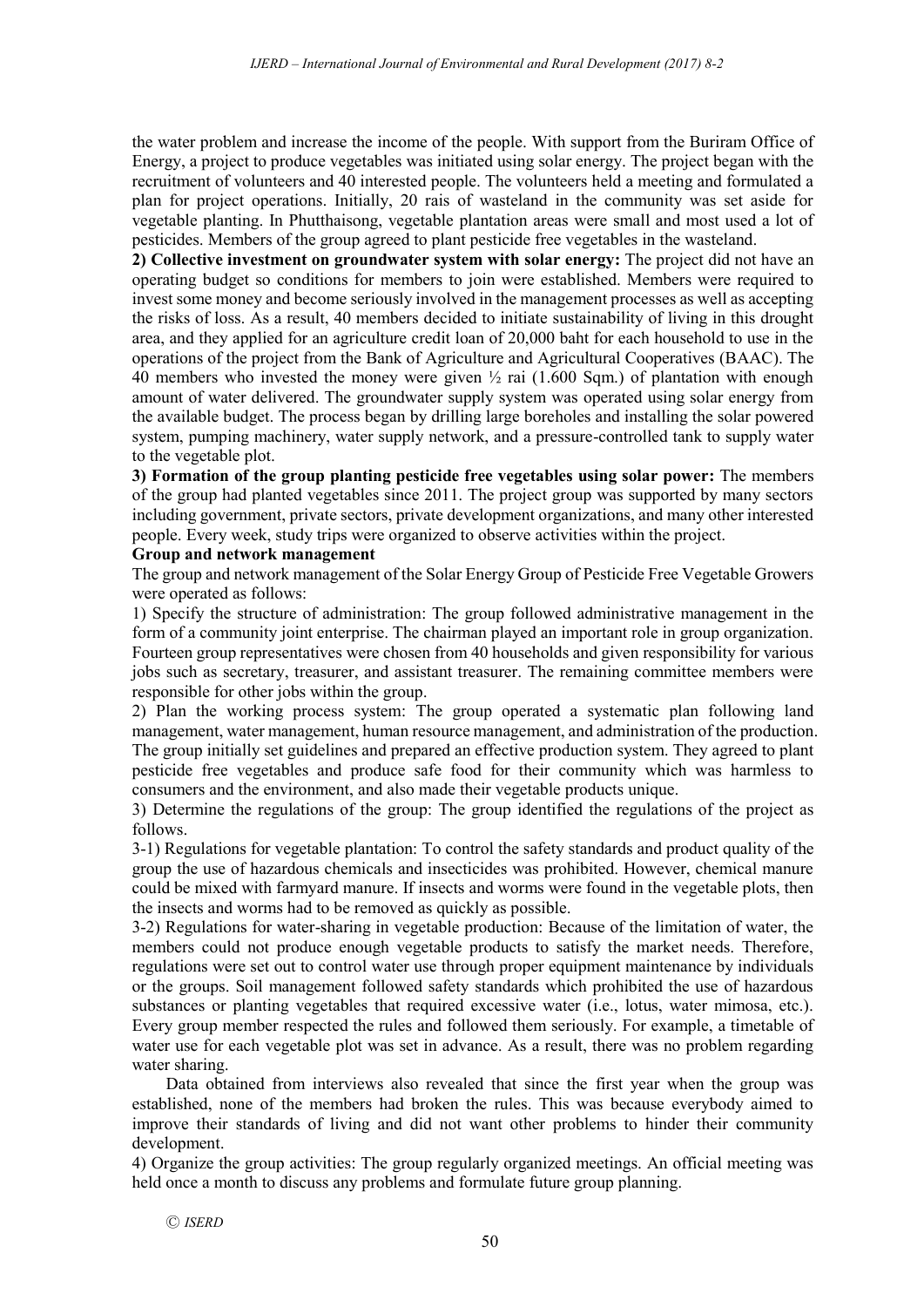The group members learned together about pesticide free agricultural practices through study visits and training sessions operated by several organizations. The group made organic substances for soil improvement from local commodities, sought and shared seeds, and communally planned the production process so that a variety of vegetables could be sold to suit market needs.

The mixed production of the group consisted of over 70 varieties of vegetables. Before planting, a survey was conducted so that each household grew different kinds of vegetables. The group planted seasonal vegetables which took 14 days to mature. They achieved income of approximately 18,000 baht for each household. During the rainy season there were floods in other areas and the group gained higher incomes. Moreover, the group also collected local vegetable seeds such as Pak Choi Cilantro and local vegetables.

5) Financial management of the group: The group raised money from the members to fund the operations. Each member invested 20,000 baht for installing the groundwater system and solar energy panels. This cooperative management enabled the members to gain advantages with low risks. A study by Kaewpan (2015) regarding the financial analysis of the project showed that investment in solar energy for vegetable production in an area of 20 rais was a low level risk.

6) Networking: The networking is constituted internal and external group networks as follows.

6-1) Internal group network: The group regularly organized monthly meetings as a tool to strengthen relationships. The members also frequently exchanged knowledge socially at the vegetable garden. In other words, this kind of networking allowed the members to learn and do activities together.

6-2) External group network: The group made contact with external organizations related to the field such as the Office of Energy of Buriram, the Phutthaisong Subdistrict Administrative Organization and the Population and Community Development Association of Phutthaisong to ask for help or support in their operations. Also, the group engaged in networking for learning with the Somboon Agriculturist Group, Tamiang, Phanom Dong Rak, Surin, and the Baan Rong Laew Border Patrol Police School, Lahansai, Lahansai, Buriram.

## **Factors Contributing to the Success of the Group**

Factors contributing to the success of the group were as follows.

## **Internal factors**

1) The unity of members: The members cooperated in solving problems.

2) The moral of members: As mentioned earlier, none of the members broke the rules or regulations.

This was because every member desired passionately to develop their standard of living.

3) Having a patient, knowledgeable and strong leader

4) Having joint production, land and water use management

5) Working together which created a sense of pride and ownership of the group

6) The members produced products based on their experiences through exchanging knowledge at the vegetable garden.

## **Group factors**

1) Obvious goals: The group members set goals as follows:

1-1) to learn and exchange experiences between members in terms of production, administration, review and analysis of previous problems and solutions,

1-2) to empower negotiability of the group and network with others in production, marketing, bargaining and buying the products,

1-3) to be the center of development for the members and networks, and to promote the members' capacities through organized study trips and meetings to provide and exchange ideas.

2) Upstream, midstream, and downstream management: The group collaboratively managed the land, water resources, production plan for the whole year, and inexpensive innovations for production by volunteers. The group also had a systematic marketing plan, collecting enough crop products for customers' needs, and operating green marketing management by monitoring members' selling following the regulations of the group.

## **Networking factors**

1) Having a network and coordinating with agencies for support and especially for knowledge.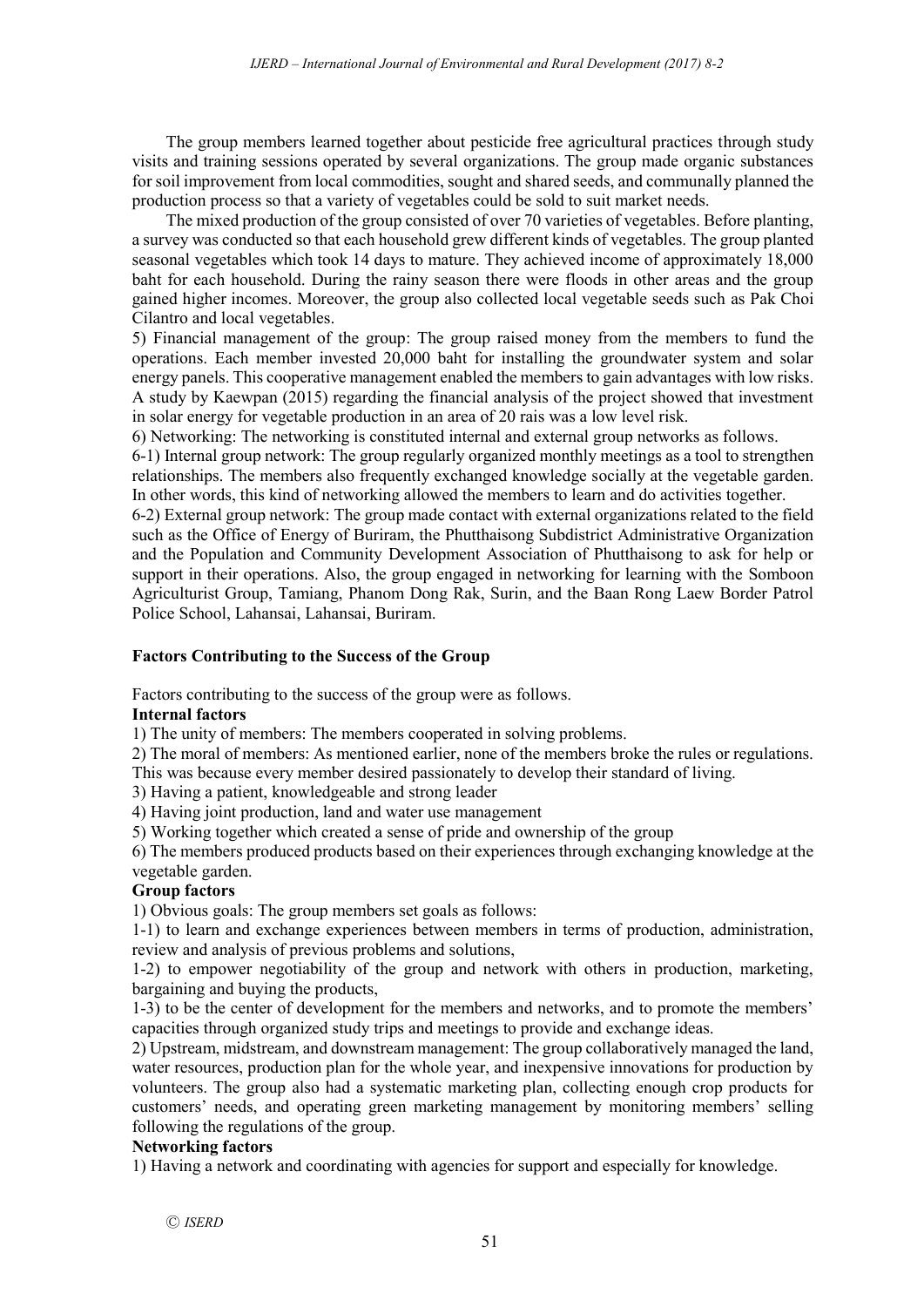2) Depending on each other to help and solve problems, such as collecting standard products to sell in the market as a community joint enterprise related to customer requirements. Moreover, their internal management controlled the standard of products, process, and qualifications.

3) Having an effective coordinating center. The group had space for discussion and coordinators who effectively offered knowledge or clarified the processes and problems of operations.

## **Lessons Learned and Recommendations**

Lessons learned and recommendations generated from this group management and network of pesticide free vegetable growers using solar energy were as follows.

## **Natural and formal mechanisms employed**

Both informal and formal mechanisms were compatibly employed in group management. Informal mechanisms included chatting in the vegetable gardens and visiting. This allowed members to monitor each other's products and also to discuss problems encountered during work, leading to better of ways management. Formal organized meetings were conducted once a month. These mechanisms empowered the group to succeed.

## **Sharing the same problems through cooperation of the group and network**

The drought crisis obstructed the development of the community and reduced their standard of living. Thus, the members cooperated to solve these problems. Cooperation led to achieving many good things, including establishing a group and network system in the community for healthier lifestyles. More importantly, the community now enjoyed a better standard of living, with healthy food and a safe environment free from toxic contamination. Moreover, the water management of the group became the model for other areas facing drought crises. This concept agreed with the ideas of the Health Education Division (2013) that working in a network significantly led the group to achieve its goals through communication techniques and strategies to exchange knowledge and experiences, and cooperate together to increase negotiating power. Networking was not only important for group members to share interests and ideas; it also established interrelationships among groups, bringing the members together to do activities and accomplish team goals.

## **Knowledge network**

The members planted vegetables regularly and had a chance to talk and exchange knowledge and ideas in the vegetable gardens. This led to a knowledge network with information sharing among members derived from direct learning or real experiences through practical problem solving. The members shared knowledge, skills, and experiences to discover correct, feasible and reasonable solutions to their problems (Chareonwongsak, 2015).

# **Organizing activities among groups and networks to respond to needs and solve problems**

The activities were organized concretely and completely to respond to the needs of the members by employing the appropriate technology; this was a major factor leading to group success. Activities within the group were appropriate, and responded to the members' needs, thereby allowing management within the organization without dependence on external factors (Phuttakosa, 2011).

## **CONCLUSION**

The Solar Energy Group of Pesticide Free Vegetable Growers was organized to solve the problems experienced by drought. The administration of the group management and network used both informal and formal mechanisms. The administrative structure of the group was based on a community enterprise. The group planned its operations, especially activities related to appropriate production systems and selected individual members to produce safe food. The group set regulations for vegetable plantations to control and monitor safety standards and the quality of the products. They also followed regulations for water-sharing in vegetable production. The group met regularly once a month to discuss problem issues and group planning. They raised money from members to establish funds for the operations. The group coordinated with various external organizations and agencies for support and organized learning activities through networking.